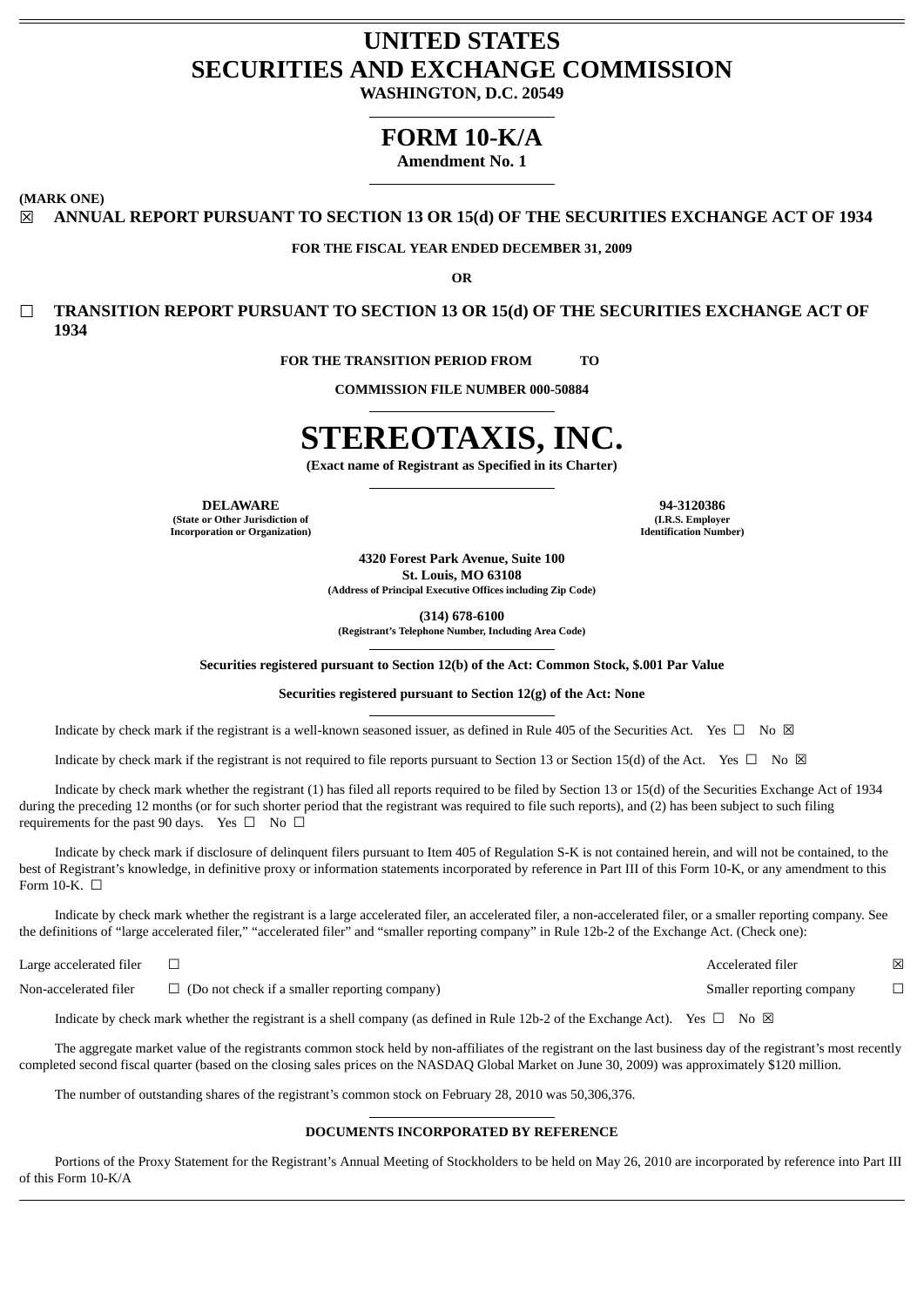## **EXPLANATORY NOTE**

Item 15 of Part IV of Stereotaxis, Inc.'s (the "Company") Annual Report on Form 10-K for the period ended December 31, 2009 is being amended to file exhibit 10.10c, which was inadvertently omitted when the document was filed with the United States Securities and Exchange Commission. As previously reported by the Company in its Current Report on Form 8-K dated November 19, 2009 (filed November 24, 2009) and in the Company's Definitive Proxy Statement for our 2010 Annual Meeting of Stockholders, filed on April 15, 2010 at page 28 thereof, the agreement relates to certain severance benefit that were provided to one of our executive officers, Lou Ruggiero, upon his retirement from his position as our Chief Commercial Officer effective December 31, 2009.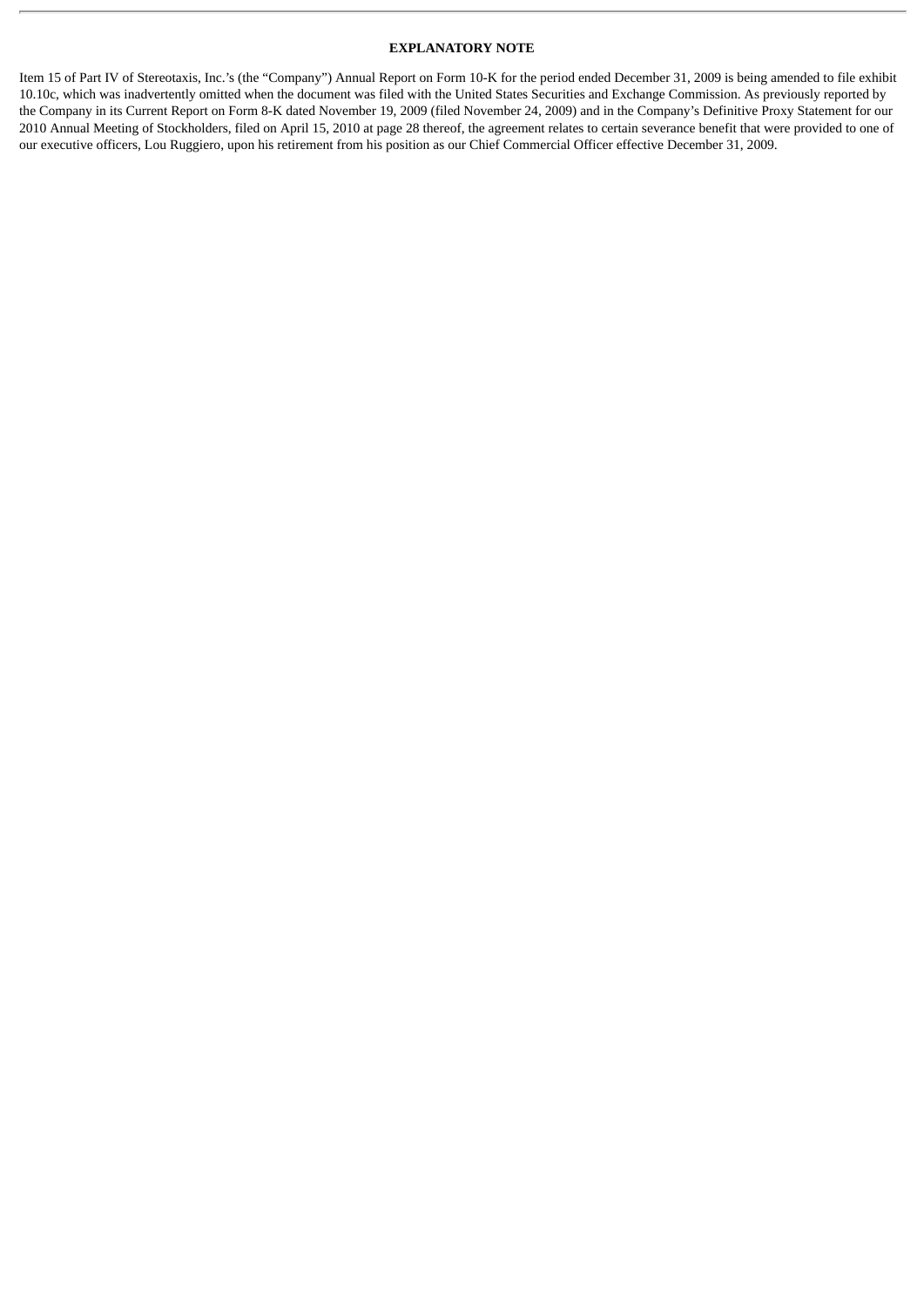## **SIGNATURES**

Pursuant to the requirements of the Securities Exchange Act of 1934, the Registrant has duly caused this report on Form 10-K/A to be signed on its behalf by the undersigned thereunto duly authorized.

## **STEREOTAXIS, INC.** (Registrant)

Date: November 10, 2010 By: /S/ DANIEL J. JOHNSTON

**Daniel J. Johnston Chief Financial Officer**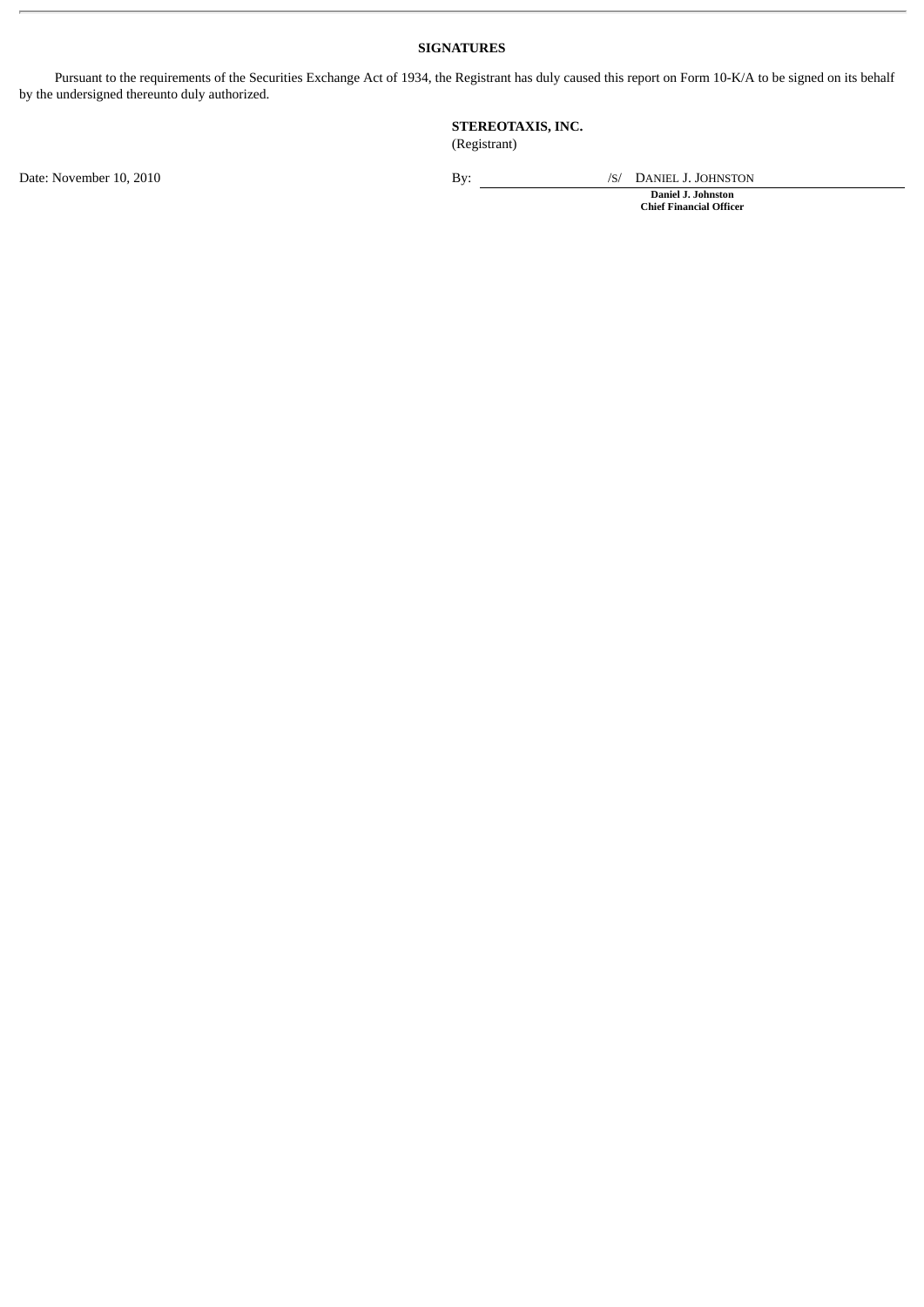#### **EXHIBIT INDEX**

- **Description**  $\frac{\text{Number}}{3.1}$ Restated Articles of Incorporation of the Registrant, incorporated by reference to Exhibit 3.1 of the Registrant's Form 10-Q (File No. 000-50884) for the fiscal quarter ended September 30, 2004.
- 3.2 Restated Bylaws of the Registrant, incorporated by reference to Exhibit 3.2 of the Registrant's Form 10-Q (File No. 000-50884) for the fiscal quarter ended September 30, 2004.
- 4.1 Form of Specimen Stock Certificate, incorporated by reference to the Registration Statement on Form S-1 (File No. 333-115253) originally filed with the Commission on May 7, 2004, as amended thereafter, at Exhibit 4.1.
- 4.2 Fourth Amended and Restated Investor Rights Agreement, dated December 17, 2002 by and among Registrant and certain stockholders, incorporated by reference to the Registration Statement on Form S-1 (File No. 333-115253) originally filed with the Commission on May 7, 2004, as amended thereafter, at Exhibit 4.3.
- 4.3 Joinder Agreement to Series D-2 Preferred Stock Purchase Agreement, Fourth Amended and Restated Investor Rights Agreement and Amendment to Second Amended and Restated Stockholders' Agreement dated January 21, 2003 by and among Registrant and certain stockholders, incorporated by reference to the Registration Statement on Form S-1 (File No. 333-115253) originally filed with the Commission on May 7, 2004, as amended thereafter, at Exhibit 4.4.
- 4.4 Joinder and Amendment to Second Amended and Restated Stockholders' Agreement and Fourth Amended and Restated Investor Rights Agreement, dated May 27, 2003 by and among Registrant and certain stockholders incorporated by reference to the Registration Statement on Form S-1 (File No. 333-115253) originally filed with the Commission on May 7, 2004, as amended thereafter, at Exhibit 4.5.
- 4.5 Second Joinder and Amendment to Second Amended and Restated Stockholders' Agreement and Fourth Amended and Restated Investor Rights Agreement, dated December 22, 2003 by and among Registrant and certain stockholders, incorporated by reference to the Registration Statement on Form S-1 (File No. 333-115253) originally filed with the Commission on May 7, 2004, as amended thereafter, at Exhibit 4.6.
- 4.6 Third Joinder and Amendment to Second Amended and Restated Stockholders' Agreement and Fourth Amended and Restated Investor Rights Agreement, dated January 28, 2004 by and among Registrant and certain stockholders, incorporated by reference to the Registration Statement on Form S-1 (File No. 333-115253) originally filed with the Commission on May 7, 2004, as amended thereafter, at Exhibit 4.7.
- 4.7 Form of Warrant issued pursuant to that certain Note and Warrant Purchase Agreement, dated as of November 10, 2005, between the Registrant and the investors named therein, incorporated by reference to Exhibit 4.2 of the Registrant's Form 10-Q (File No. 000-50884) for the fiscal quarter ended September 30, 2005.
- 4.8 Form of Warrant issued pursuant to that certain Note and Warrant Purchase Agreement effective February 7, 2008 between the Registrant and certain investors named therein (included in Exhibit 10.31a).
- 4.9 Form of Series A Warrant, issued pursuant to that certain Securities Purchase Agreement, dated December 29, 2008, incorporated by reference to Exhibit 4.1 of the Registrant's Current Report on Form 8-K (File No. 000-50884) filed December 29, 2008.
- 4.10 Form of Series B, C and D Warrants, issued pursuant to that certain Securities Purchase Agreement, dated December 29, 2008, incorporated by reference to Exhibit 4.2 of the Registrant's Current Report on Form 8-K (File No. 000-50884) filed December 29, 2008.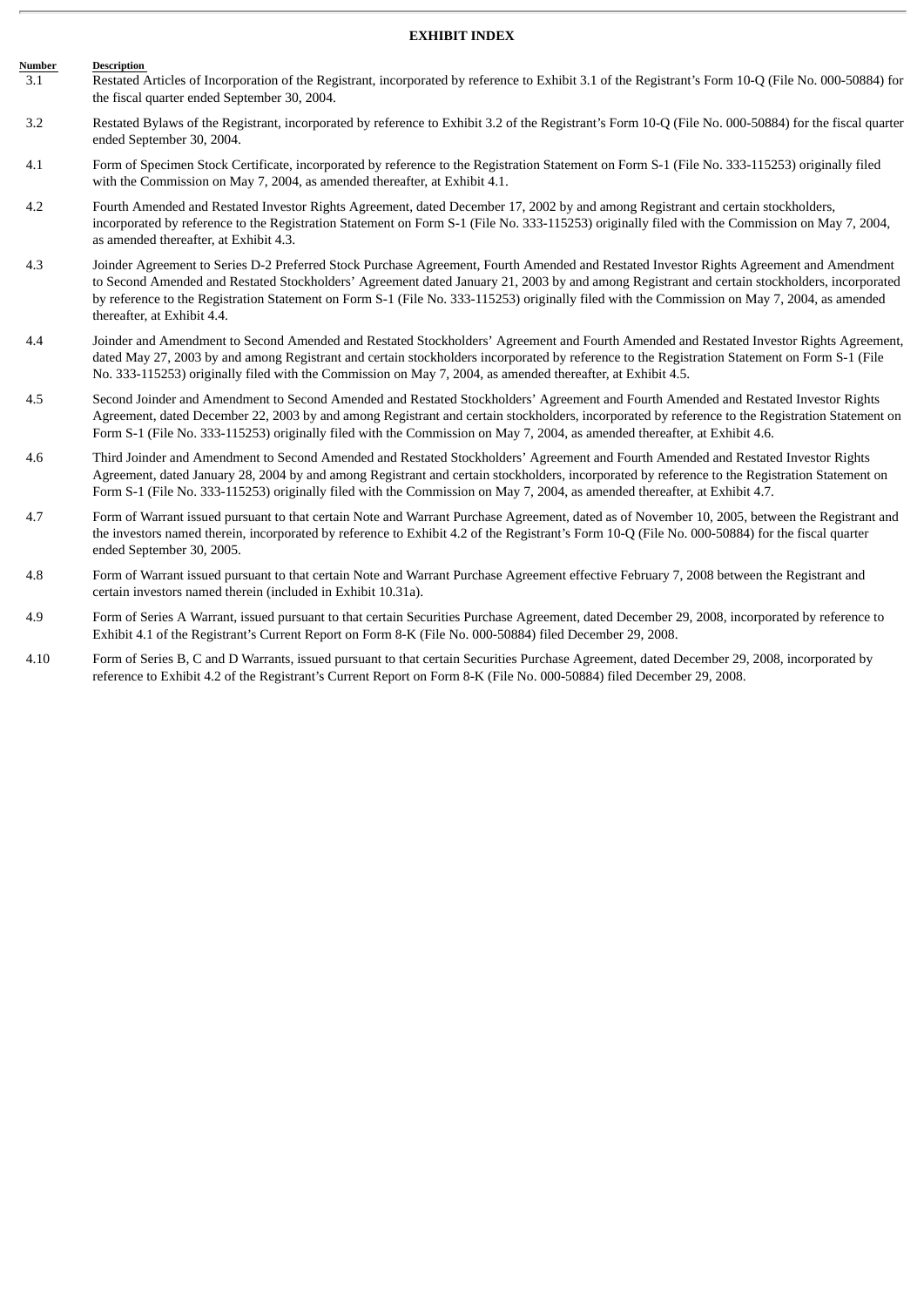| Number<br>4.11     | <b>Description</b><br>Form of Warrant, issued pursuant to that certain Securities Purchase Agreement, dated December 29, 2008, incorporated by reference to Exhibit 4.3<br>of the Registrant's Current Report on Form 8-K (File No. 000-50884) filed December 29, 2008.         |
|--------------------|---------------------------------------------------------------------------------------------------------------------------------------------------------------------------------------------------------------------------------------------------------------------------------|
| 10.1#              | 1994 Stock Option Plan, incorporated by reference to the Registration Statement on Form S-1 (File No. 333-115253) originally filed with the<br>Commission on May 7, 2004, as amended thereafter, at Exhibit 10.1.                                                               |
| 10.2a#             | 2002 Stock Incentive Plan, as amended and restated June 10, 2009, incorporated by reference to Exhibit 10.2 of the Registrant's Form 10-Q (File No.<br>000-50884) for the fiscal quarter ended June 30, 2009.                                                                   |
| 10.2 <sub>b#</sub> | Form of Incentive Stock Option Award Agreement under the 2002 Stock Incentive Plan, incorporated by reference to Exhibit 10.3 of the Registrant's<br>Current Report on Form 8-K (File No. 000-50884) filed December 19, 2008.                                                   |
| 10.2c#             | Form of Non-Qualified Stock Option Award Agreement under the 2002 Stock Incentive Plan, incorporated by reference to Exhibit 10.1 of the<br>Registrant's Current Report on Form 8-K (File No. 000-50884) filed December 19, 2008.                                               |
| 10.2d#             | Form of Restricted Stock Agreement under the 2002 Stock Incentive Plan, incorporated by reference to Exhibit 10.7 of the Registrant's Form 10-Q<br>(File No. 000-50884) for the fiscal quarter ended June 30, 2008.                                                             |
| 10.2e#             | Form of Performance Share Agreement under the 2002 Stock Incentive Plan, incorporated by reference to Exhibit 10.8 of the Registrant's Form 10-<br>Q (File No. 000-50884) for the fiscal quarter ended June 30, 2008.                                                           |
| 10.2f#             | Form of Stock Appreciation Right Award Agreement under the 2002 Stock Incentive Plan, incorporated by reference to Exhibit 10.2 of the<br>Registrant's Current Report on Form 8-K (File No. 000-50884) filed December 19, 2008.                                                 |
| 10.3#              | 2009 Employee Stock Purchase Plan, as adopted June 10, 2009, incorporated by reference to Exhibit 10.1 of the Registrant's Form 10-Q (File No.<br>000-50884) for the fiscal quarter ended June 30, 2009.                                                                        |
| 10.4a#             | 2002 Non-Employee Directors' Stock Plan, as amended and restated Mary 29, 2008, incorporated by reference to Exhibit 10.4 of the Registrant's<br>Form 10-Q (File No. 000-50884) for the fiscal quarter ended June 30, 2008.                                                     |
| 10.4b#             | Form of Non-Qualified Stock Option Agreement under the 2002 Non-Employee Directors' Stock Plan, incorporated by reference to Exhibit 10.1 of<br>the Registrant's Form 10-Q (File No. 000-50884) for the fiscal quarter ended June 30, 2005.                                     |
| 10.5a#             | Restated Employment Agreement dated February 22, 2006 between Bevil J. Hogg and the Registrant, incorporated by reference to Exhibit 10.5 of<br>the Registrant's Form 10-K (File No. 000-50884) for the fiscal year ended December 31, 2007.                                    |
| 10.5b#             | Amended and Restated Employment Agreement dated November 25, 2008, between Bevil J. Hogg and the Registrant, incorporated by reference to<br>Exhibit 10.5b of the Registrant's Form 10-K (File No. 000-50884) for the fiscal year ended December 31, 2008.                      |
| 10.6a#             | Employment Agreement dated April 4, 2001 between Douglas M. Bruce and the Registrant, incorporated by reference to the Registration Statement<br>on Form S-1 (File No. 333-115253) originally filed with the Commission on May 7, 2004, as amended thereafter, at Exhibit 10.6. |
| 10.6b#             | Amendment to Employment Agreement dated August 6, 2009 between Douglas M. Bruce and the Registrant, incorporated by reference to Exhibit<br>10.4 of the Registrant's Form 10-Q (File No. 000-50884) for the fiscal quarter ended June 30, 2009.                                 |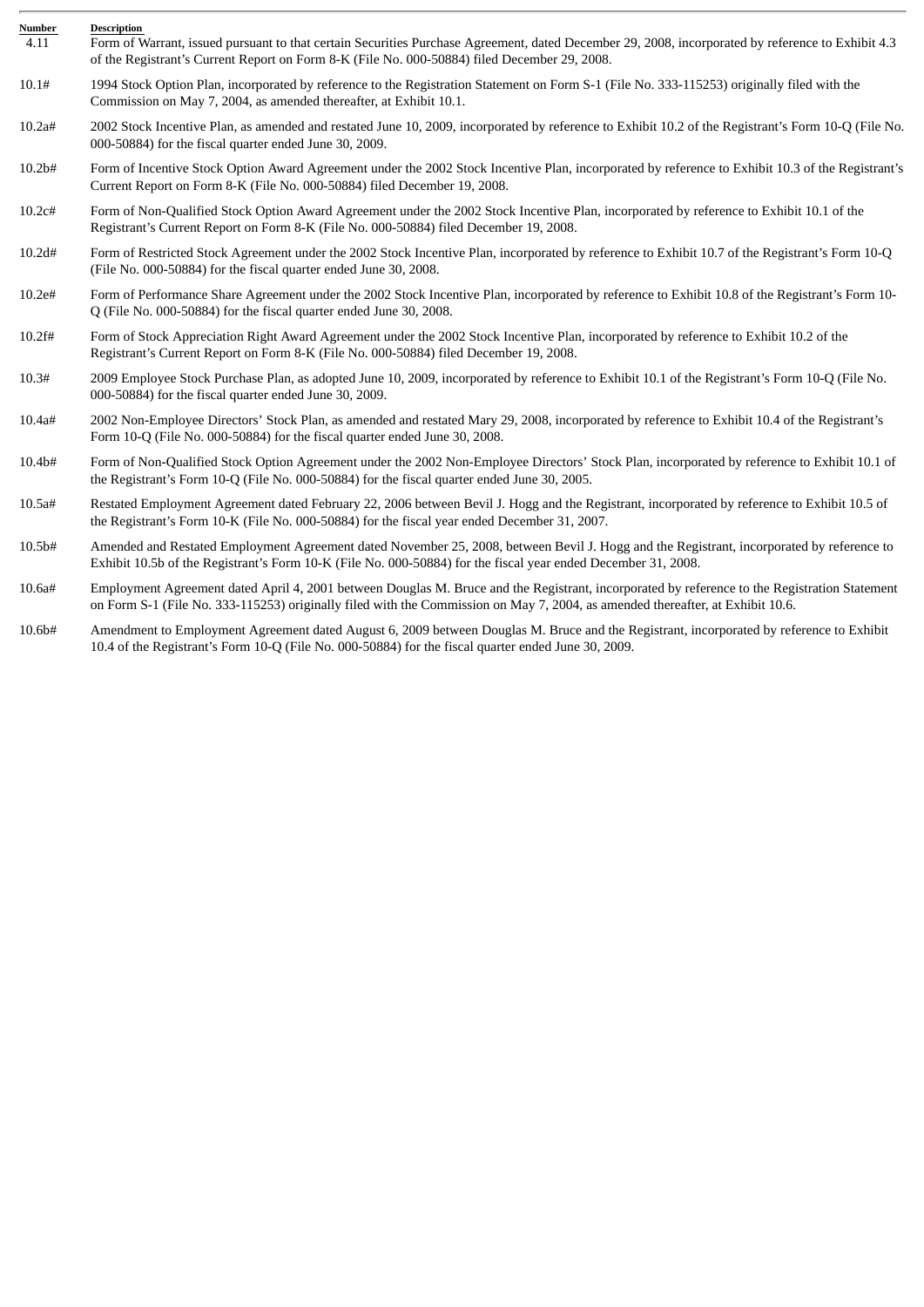| Number   | <b>Description</b>                                                                                                                                                                                                                                                                                     |
|----------|--------------------------------------------------------------------------------------------------------------------------------------------------------------------------------------------------------------------------------------------------------------------------------------------------------|
| 10.7a#   | Employment Agreement dated February 16, 2001 between Melissa Walker and the Registrant, incorporated by reference to the Registration<br>Statement on Form S-1 (File No. 333-115253) originally filed with the Commission on May 7, 2004, as amended thereafter, at Exhibit 10.7.                      |
| 10.7b#   | Amendment to Employment Agreement dated August 6, 2009 between Melissa C. Walker and the Registrant, incorporated by reference to Exhibit<br>10.7 of the Registrant's Form 10-Q (File No. 000-50884) for the fiscal quarter ended June 30, 2009.                                                       |
| 10.8a#   | Employment Agreement dated April 17, 2002 between Michael P. Kaminski and the Registrant, incorporated by reference to the Registration<br>Statement on Form S-1 (File No. 333-115253) originally filed with the Commission on May 7, 2004, as amended thereafter, at Exhibit 10.8.                    |
| 10.8b#   | First Amendment to Employment Agreement dated as of May 29, 2008, by and between the Registrant and Micheal P. Kaminski, incorporated by<br>reference to Exhibit 10.1 of the Registrant's Current Report on Form 8-K (File No. 000-50884) filed June 3, 2008.                                          |
| 10.8c#   | Corrected Second Amendment to Employment Agreement dated August 6, 2009 by and between Michael P. Kaminski and the Registrant,<br>incorporated by reference to Exhibit 10.3 of the Registrant's Form 10-Q (File No. 000-50884) for the fiscal quarter ended June 30, 2009.                             |
| 10.9a#   | Letter Agreement and Employment Agreement dated May 26, 2004 between James M. Stolze and the Registrant, incorporated by reference to the<br>Registration Statement on Form S-1 (File No. 333-115253) originally filed with the Commission on May 7, 2004, as amended thereafter, at<br>Exhibit 10.17. |
| 10.9b#   | Amendment to Employment Agreement dated August 6, 2009 between James M. Stolze and the Registrant, incorporated by reference to Exhibit<br>10.6 of the Registrant's Form 10-Q (File No. 000-50884) for the fiscal quarter ended June 30, 2009.                                                         |
| 10.10a#  | Employment Agreement, dated June 2, 2008, between the Registrant and Louis T. Ruggiero, incorporated by reference to Exhibit 10.3 of the<br>Registrant's Form 10-Q (File No. 000-50884) for the fiscal quarter ended June 30, 2008.                                                                    |
| 10.10b#  | Amendment to Employment Agreement dated August 6, 2009 between Louis T. Ruggiero and the Registrant, incorporated by reference to Exhibit<br>10.5 of the Registrant's Form 10-Q (File No. 000-50884) for the fiscal quarter ended June 30, 2009.                                                       |
| 10.10c#  | Severance Agreement and Release dated December 10, 2009 between Louis T. Ruggiero and the Registrant (filed herewith).                                                                                                                                                                                 |
| 10.11#   | Employment Agreement dated August 5, 2009 between Dan Johnston and the Registrant, incorporated by reference to Exhibit 10.8 of the<br>Registrant's Form 10-Q (File No. 000-50884) for the fiscal quarter ended June 30, 2009.                                                                         |
| 10.12#   | Summary of annual cash compensation of executive officers.*                                                                                                                                                                                                                                            |
| 10.13#   | Summary of Non-Employee Directors' Compensation, incorporated by reference to Exhibit 10.5 of the Registrant's Form 10-Q (File No. 000-<br>50884) for the fiscal quarter ended June 30, 2008.                                                                                                          |
| 10.14    | Stereotaxis Advisory Board and Consulting Agreement, dated February 25, 2009, between the Company and Eric N. Prystowsky, MD,<br>incorporated by reference to Exhibit 10.3 of the Registrant's Form 10-Q (File No. 000-50884) for the fiscal quarter ended March 31, 2009.                             |
| 10.15    | Collaboration Agreement dated June 8, 2001 between the Registrant and Siemens AG, Medical Solutions, incorporated by reference to the<br>Registration Statement on Form S-1 (File No. 333-115253) originally filed with the Commission on May 7, 2004, as amended thereafter, at<br>Exhibit 10.9.      |
| $10.16+$ | Extended Collaboration Agreement dated May 27, 2003 between the Registrant and Siemens A.C. Medical Solutions, incorporated by reference to                                                                                                                                                            |

10.16† Extended Collaboration Agreement dated May 27, 2003 between the Registrant and Siemens AG, Medical Solutions, incorporated by reference to the Registration Statement on Form S-1 (File No. 333-115253) originally filed with the Commission on May 7, 2004, as amended thereafter, at Exhibit 10.10.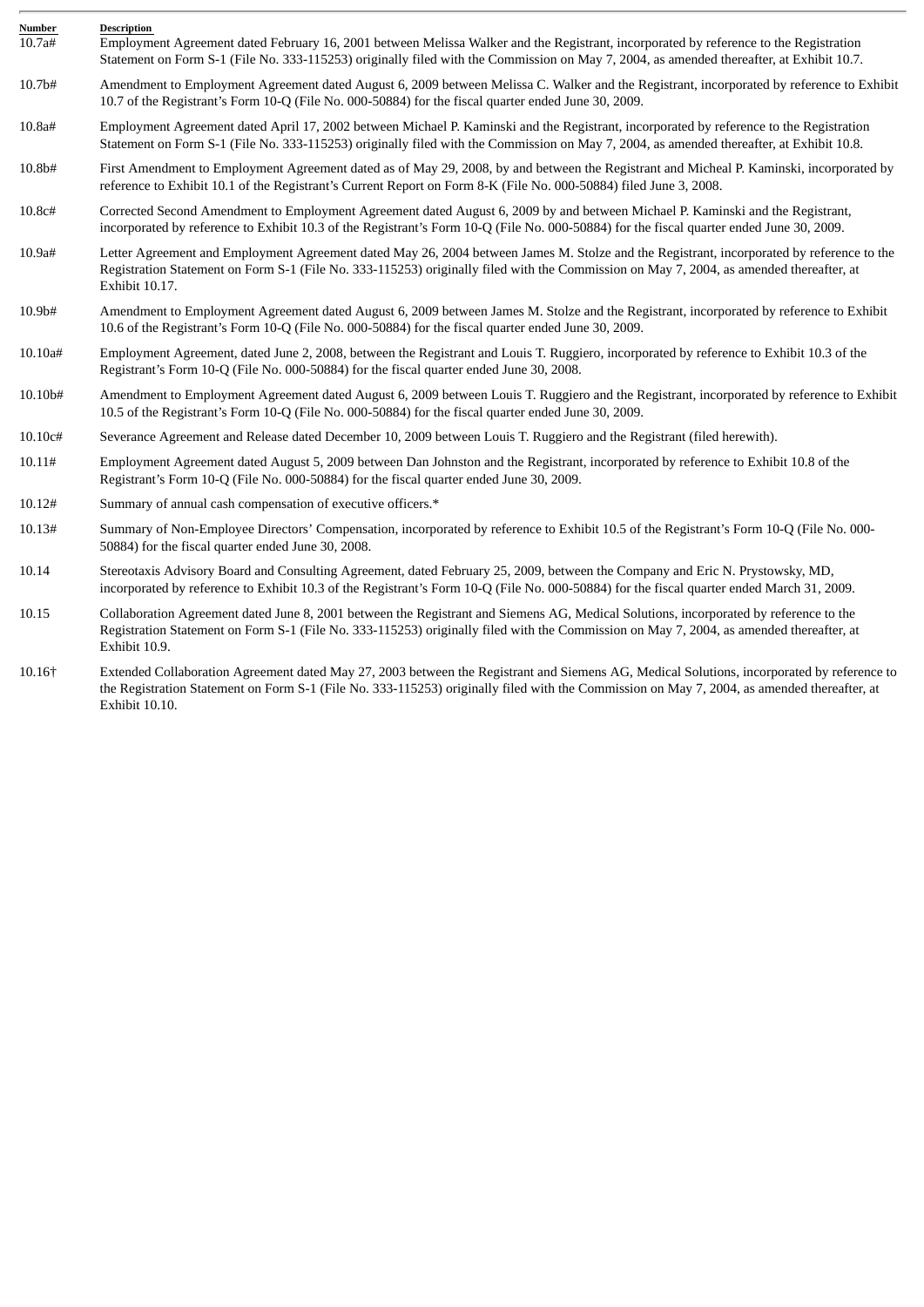| Number | <b>Description</b>                                                                                                                                                                                                                                                                                                                                     |
|--------|--------------------------------------------------------------------------------------------------------------------------------------------------------------------------------------------------------------------------------------------------------------------------------------------------------------------------------------------------------|
| 10.17  | Amendment to Collaboration Agreement dated May 5, 2006 between the Company and Siemens Aktiengesellschaft, Medical Solutions, incorporated<br>by reference to Exhibit 10.1 of the Registrant's Form 10-Q (File No. 000-50884) for the fiscal quarter ended June 30, 2006.                                                                              |
| 10.18+ | Development and Supply Agreement dated May 7, 2002 between the Registrant and Biosense Webster, Inc., incorporated by reference to the<br>Registration Statement on Form S-1 (File No. 333-115253) originally filed with the Commission on May 7, 2004, as amended thereafter, at<br>Exhibit 10.11.                                                    |
| 10.19† | Amendment to Development and Supply Agreement dated November 3, 2003 between the Registrant and Biosense Webster, Inc., incorporated by<br>reference to the Registration Statement on Form S-1 (File No. 333-115253) originally filed with the Commission on May 7, 2004, as amended<br>thereafter, at Exhibit 10.12.                                  |
| 10.20+ | Alliance Expansion Agreement, dated as of May 4, 2007, between Biosense Webster, Inc. and the Registrant, incorporated by reference to Exhibit<br>10.1 of the Registrant's Form 10-Q (File No. 000-50884) for the fiscal quarter ended June 30, 2007.                                                                                                  |
| 10.21† | Second Amendment to Development Alliance and Supply Agreement, dated as of July 18, 2008, between the Registrant and Biosense Webster, Inc.,<br>incorporated by reference to Exhibit 10.1 of the Registrant's Form 10-Q (File No. 000-50884) for the fiscal quarter ended September 30, 2008.                                                          |
| 10.22† | Third Amendment to the Development Alliance and Supply Agreement with Biosense Webster, Inc.*                                                                                                                                                                                                                                                          |
| 10.23  | Form of Indemnification Agreement between the Registrant and its directors and executive officers, incorporated by reference to the Registration<br>Statement on Form S-1 (File No. 333-115253) originally filed with the Commission on May 7, 2004, as amended thereafter, at Exhibit 10.14.                                                          |
| 10.24† | Letter Agreement, effective October 6, 2003, between the Registrant and Philips Medizin Systeme G.m.b.H., incorporated by reference to the<br>Registration Statement on Form S-1 (File No. 333-115253) originally filed with the Commission on May 7, 2004, as amended thereafter, at<br>Exhibit 10.16.                                                |
| 10.25† | Japanese Market Development Agreement dated May 18, 2004 between the Registrant, Siemens Aktiengesellschaft and Siemens Asahi Medical<br>Technologies Ltd., incorporated by reference to the Registration Statement on Form S-1 (File No. 333-115253) originally filed with the Commission<br>on May 7, 2004, as amended thereafter, at Exhibit 10.32. |
| 10.26† | Office Lease dated November 15, 2004 between the Registrant and Cortex West Development I, LLC, incorporated by reference to Exhibit 10.39 of<br>the Registrant's Form 10-K (File No. 000-50884) for the fiscal year ended December 31, 2004.                                                                                                          |
| 10.27  | Amendment to Office Lease dated November 30, 2007 between the Registrant and Cortex West Development I, LLC, incorporated by reference to<br>Exhibit 10.22 of the Registrant's Form 10-K (File No. 000-50884) for the fiscal year ended December 31, 2007.                                                                                             |
| 10.28  | Amended and Restated Loan and Security Agreement, dated March 12, 2009, between the Company and Silicon Valley Bank, incorporated by<br>reference to Exhibit 10.1 of the Registrant's Form 10-Q/A (File No. 000-50884) for the fiscal quarter ended March 31, 2009.                                                                                    |
| 10.29  | First Loan Modification Agreement (Domestic), by and between Silicon Valley Bank and Stereotaxis, Inc., dated December 15, 2009, incorporated<br>by reference to Exhibit 10.1 of the Registrant's Form 8-K (File No. 000-50884) filed on December 21, 2009.                                                                                            |
| 10.30  | Export-Import Bank Loan and Security Agreement, dated March 12, 2009, between the Company, Stereotaxis International, Inc., and Silicon Valley                                                                                                                                                                                                         |

Bank, incorporated by reference to Exhibit 10.2 of the Registrant's Form 10-Q (File No. 000-50884) for the fiscal quarter ended March 31, 2009.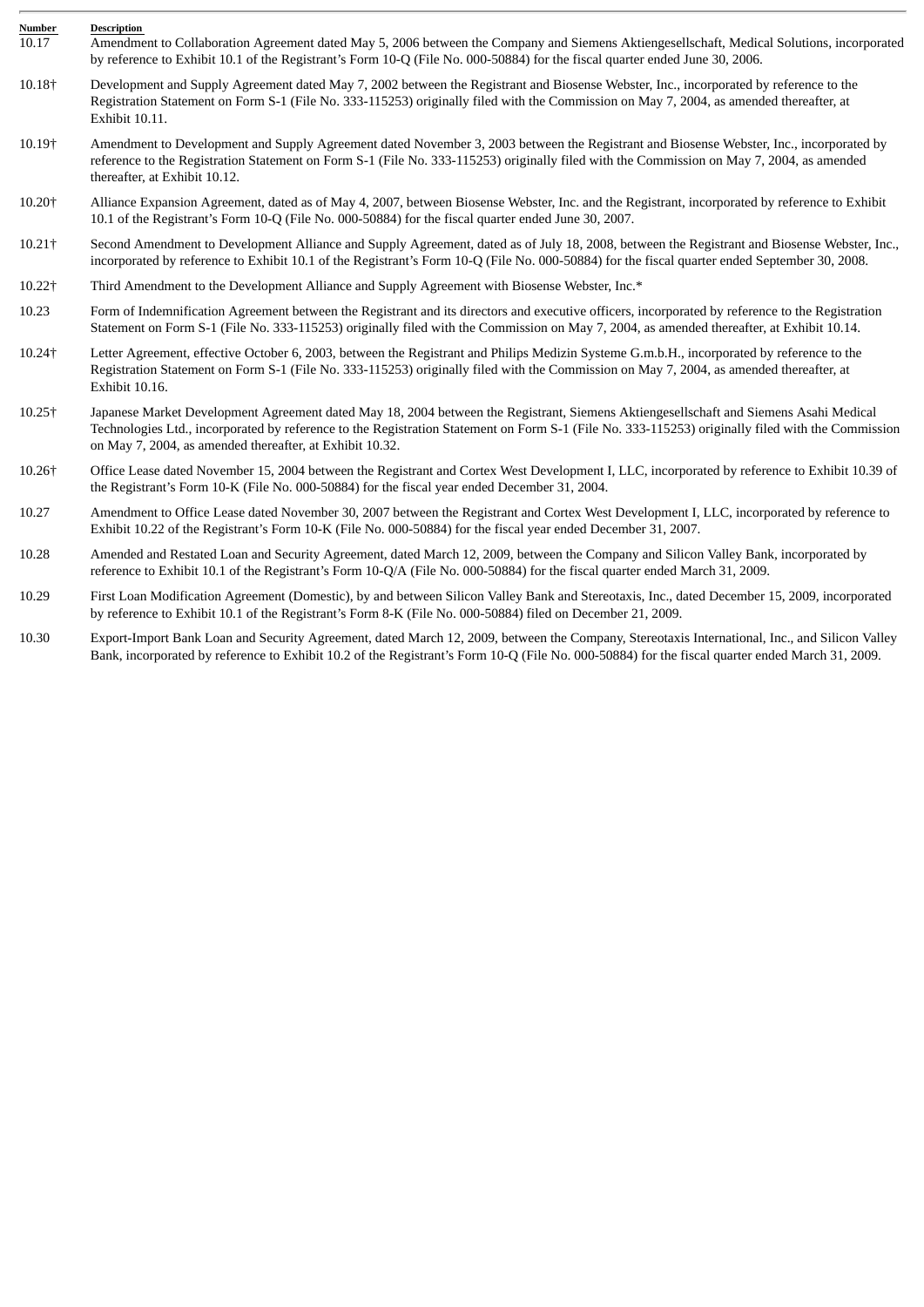| Number<br>10.31a | <b>Description</b><br>Note and Warrant Purchase Agreement, effective February 7, 2008, between the Registrant and the investors named therein, incorporated by<br>reference to Exhibit 10.31 of the Registrant's Form 10-K (File No. 000-50884) for the fiscal year ended December 31, 2007. |
|------------------|----------------------------------------------------------------------------------------------------------------------------------------------------------------------------------------------------------------------------------------------------------------------------------------------|
| 10.31b           | First Amendment to Note and Warrant Purchase Agreement, effective December 29, 2008, between the Registrant and the investors named therein,<br>incorporated by reference to Exhibit 10.32 of the Registrant's Form 10-K (File No. 000-50884) for the fiscal year ended December 31, 2008.   |
| 10.31c           | Second Amendment to Note and Warrant Purchase Agreement, effective October 9, 2009, between the Registrant and the investors named therein.*                                                                                                                                                 |
| 21.1             | List of Subsidiaries of the Registrant.*                                                                                                                                                                                                                                                     |
| 23.1             | Consent of Ernst & Young LLP*                                                                                                                                                                                                                                                                |
| 31.1             | Rule 13a-14(a)/15d-14(a) Certification (pursuant to Section 302 of the Sarbanes-Oxley Act of 2002, executed by Chief Executive Officer).*                                                                                                                                                    |
| 31.2             | Rule 13a-14(a)/15d-14(a) Certification (pursuant to Section 302 of the Sarbanes-Oxley Act of 2002, executed by Chief Financial Officer).*                                                                                                                                                    |
| 32.1             | Section 1350 Certification (pursuant to Section 906 of the Sarbanes-Oxley Act of 2002, executed by Chief Executive Officer).*                                                                                                                                                                |
|                  |                                                                                                                                                                                                                                                                                              |

32.2 Section 1350 Certification (pursuant to Section 906 of the Sarbanes-Oxley Act of 2002, executed by Chief Financial Officer).\*

# Indicates management contract or compensatory plan<br>  $\uparrow$  Confidential treatment granted as to certain portions,<br>  $\uparrow$  Proviewely filed with original Annual Benort on Form † Confidential treatment granted as to certain portions, which portions are omitted and filed separately with the Securities and Exchange Commission.

Previously filed with original Annual Report on Form 10-K filed on March 15, 2010.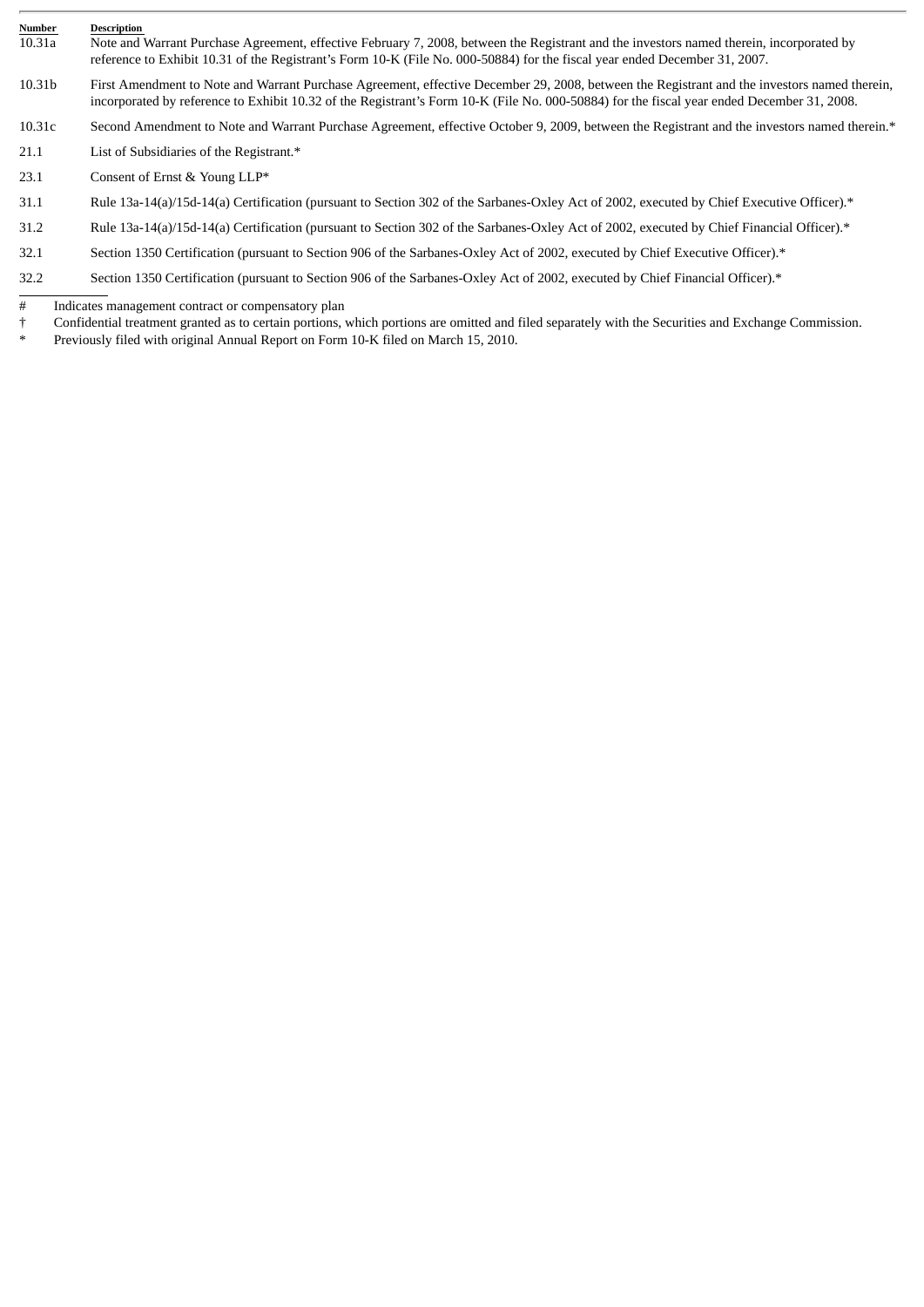This Severance Agreement and Release ("Agreement") is made between Stereotaxis, Inc. ("Stereotaxis" or the "Company"), including its divisions, subsidiaries, parent and affiliated corporations, their successors and assigns (individually and collectively "Stereotaxis" or the "Company"), and Lou Ruggiero with Employee's heirs, executors, administrators, successors and assigns ("Employee").

WHEREAS, Stereotaxis and Employee (the "Parties") entered into an Amended and Restated Employment Agreement dated on or about August 6, 2009 (said agreement and any and all related agreements and amendments collectively, the "Employment Agreement"), and desire to terminate their employment relationship effective December 31, 2009 and settle all legal rights and obligations resulting from Employee's employment with Stereotaxis, except as set out in this Agreement.

NOW, THEREFORE, in consideration of the foregoing and the mutual promises, representations and undertakings of the Parties set forth herein, the adequacy and sufficiency of which are hereby acknowledged, the parties hereto agree as follows:

1. **Termination Date.** Employee's employment with Stereotaxis will terminate based on mutual agreement and not for Cause, effective December 31, 2009 ("Termination Date"). The Employment Agreement will remain in full force and effect until December 31, 2009 and Employee shall continue to provide services as directed by the President and CEO pursuant to the Employment Agreement.

2. **Compensation.** In consideration for Employee's execution of, and subject to the terms and conditions of this Agreement and the Employment Agreement, the Parties agree as follows:

- (a) **Severance.** Notwithstanding anything in his Employment Agreement to the contrary, the "Severance Period" as defined in the Employment Agreement will be twelve months, commencing on January 1, 2010 and terminating on December 31, 2010. Employee will receive payments in the amount of \$25,000 per month during the Severance Period, ("Severance Payments"), for a total payment of \$300,000, less deductions required by law and any offsets required pursuant to Section 2(f) hereinbelow. Severance Payments will be payable in accordance with Stereotaxis' normal payroll dates and will commence January 1, 2010. Severance Payments do not include other amounts payable or offset under this Agreement.
- (b) **Vacation.** Within ten (10) days after the Termination Date, Employee will be paid \$12,980.81 less deductions required by law, as the full and complete payment of all remaining vacation hours and personal time earned but not used by Employee prior to the Termination Date.
- (c**) Insurance.** Stereotaxis will permit Employee to exercise Employee's COBRA conversion privileges as provided by law, effective January 1, 2010. Stereotaxis will pay the cost under COBRA for continuing Employee's group medical and dental insurance from January 1, 2010 through December 31, 2010 as set out in the Employment Agreement and Employee's regular monthly contribution will be made by deduction from the severance payment. Thereafter, Employee shall be responsible to pay the cost to continue group medical insurance under COBRA.
- (d) **Equity.** Pursuant to the Stereotaxis 2002 Stock Incentive Plan all Employee Incentive Stock Options that have vested as of December 31, 2009 may be exercised in accordance with the Employee's Incentive Stock Option Agreements, within ninety days after the effective date of termination of employment and will expire if not exercised. In addition, shares previously provided by Stereotaxis to Employee in lieu of cash bonuses may be sold at any time.

 $V5$  and  $V5$  and  $V5$  and  $V1$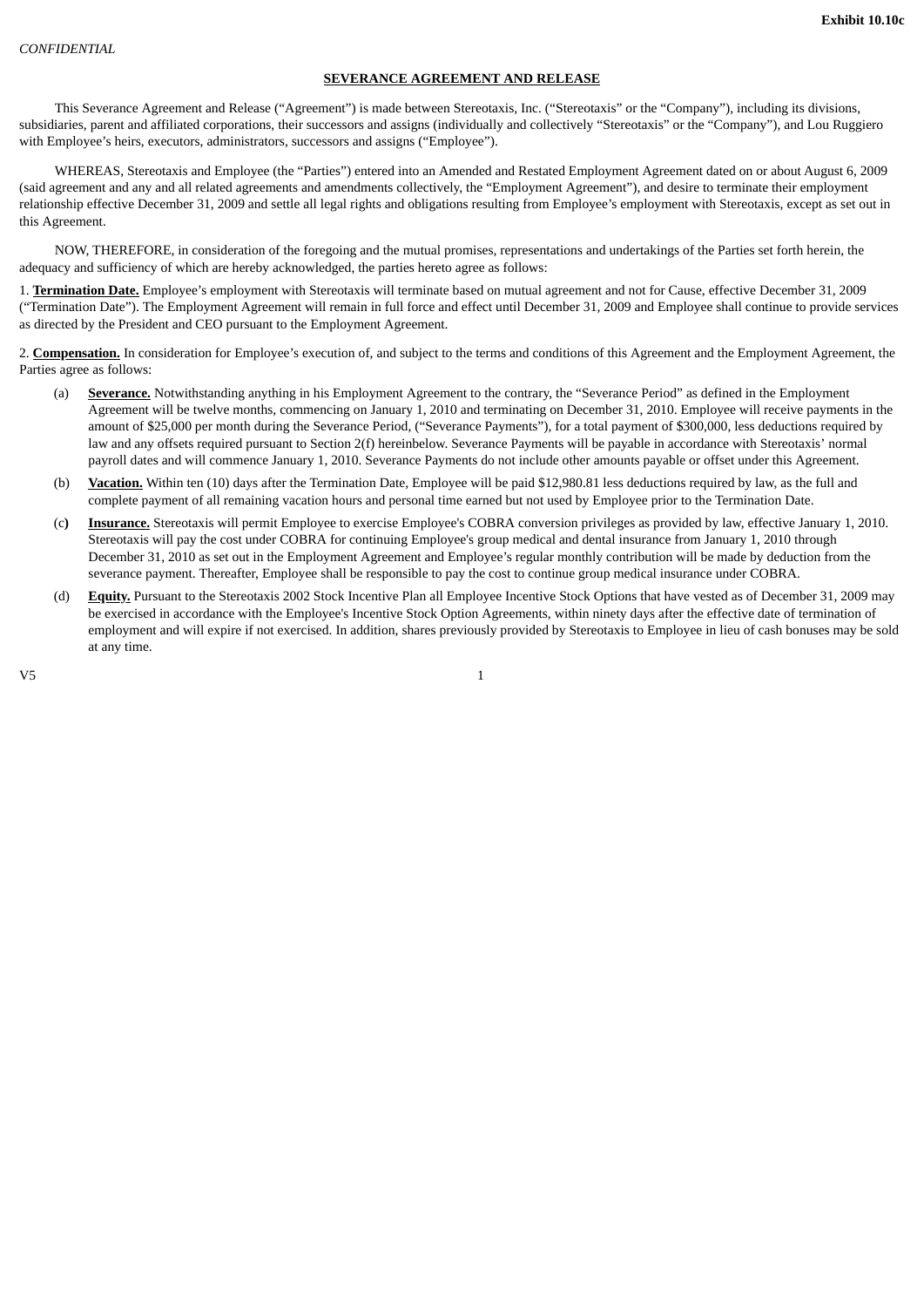- (e) **Bonus.** Pursuant to the Stereotaxis 2009 Annual Bonus Plan approved by the Compensation Committee of the Board of Directors, Employee may be eligible for a Bonus as determined by the Compensation Committee based on the overall performance of the Company. The Bonus plan and determination of eligibility shall be the same for all senior executive employees, and the portion of any such bonus based on the performance of the Company, if awarded to senior executive employees, will be paid to Employee when paid to senior executive employees, notwithstanding Employee's date of termination. For purposes of determining the individual performance portion of Employee's bonus, the Employee's award, like the individual performance portion of all senior executive employee awards, shall be based on his performance against his individual goals for 2009.
- (f) **Conditions.** Employee specifically acknowledges and agrees that i) the compensation and benefits described in this Section 2 are conditioned on his compliance with this Agreement and the surviving terms and conditions of the Employment Agreement; ii) medical and dental benefits described in this Section 2 will terminate upon receipt of comparable benefits from another employer; and iii) Severance Payments will be offset by the amount of \$8,000 per month as the total offset for compensation Employee will receive during the Severance Period from other employers or as an independent contractor for other companies.
- (g) **Entire Compensation.** The Parties agree that the compensation and benefits described in this Section 2 provided to Employee by Stereotaxis represent additional compensation and benefits to which Employee would not be entitled absent the execution of this Agreement, and constitute the total compensation and benefits payable by Stereotaxis to Employee with regard to Employee's employment by Stereotaxis and its termination, and that no other compensation, commissions, bonuses, benefits or payments of any kind will be paid other than the amounts set forth above.

3. **Employment References.** Stereotaxis agrees that prospective employers who seek references on behalf of Employee will be directed to Mike Kaminski, CEO and David Giffin, VP Human Resources, who shall provide references that are positive and who will confirm that Employee left the Company on amicable terms and in very high standing.

4. **Expense Reimbursement.** Stereotaxis agrees to reimburse Employee for all documented business expenses incurred through the Termination Date in accordance with Company policy. Such reimbursement payment shall be made to Employee within ten (10) days of submission of a final expense report.

5. **Shipment of Personal Items from Office.** To avoid the expense of Employee traveling to St. Louis, Stereotaxis agrees to pack, ship and insure at a collective contents value of \$7,000 at the Company's expense all of the Employee's personal items from his St. Louis office, including artwork, photographs, clothing and personal files in the possession of his Administrative Assistant, to Employee's home in Phoenix within ten (10) days after the execution of this Agreement.

6. **Waiver and Release.** Employee hereby waives and releases Stereotaxis, its subsidiaries, related, parent and affiliated corporations and business entities, their successors and assigns, and their past and present officers, directors, shareholders, employees and agents ("the Employer Released Parties") from any and all claims made, to be made, or which might have been made of whatever nature, whether known or unknown, since the beginning of time through the date of this Agreement, including, but not limited to, any claim Employee may have under any agreements which Employee may have with any of the Employer Released Parties, any claims that arose as a consequence of Employee's employment by Stereotaxis, or arising out of the termination of the employment relationship, or arising out of any acts committed or omitted during or after the existence of the employment relationship through the date of this Agreement. Such release and waiver of claims will include, but will not be limited to, those claims which were, could have been, or could be the subject of an internal grievance or appeal procedure or an

 $V5$  2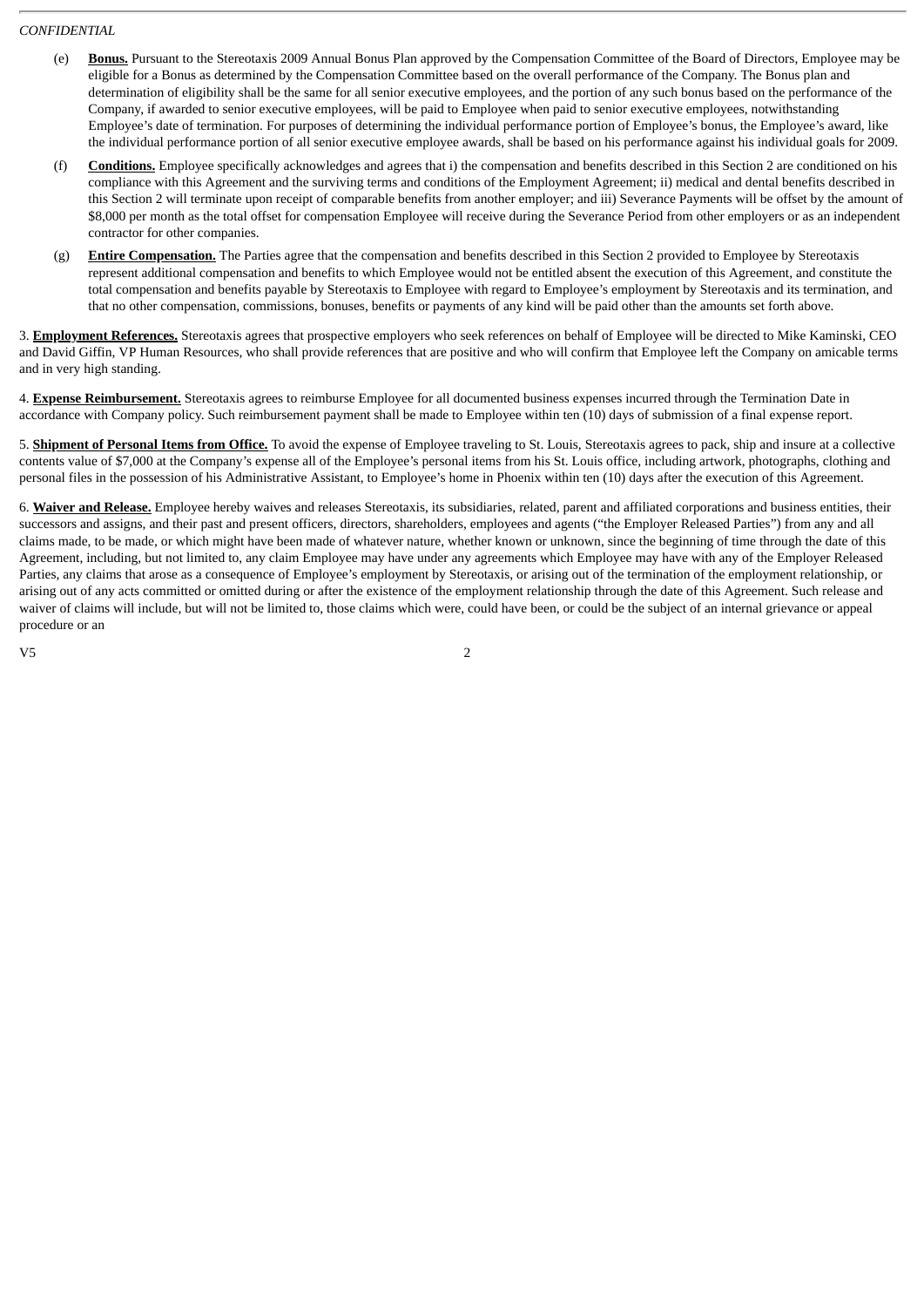administrative or judicial proceeding filed either by Employee or on Employee's behalf under any federal, state or local law or regulation, any claim of discrimination under any state or federal statute, regulation or ordinance including, but not limited to Titles 29 and 42 of the United States Code, Title VII of the Civil Rights Act of 1964, as amended, the Employee Retirement Income Security Act of 1974, as amended, the Civil Rights Act of 1991, the Americans with Disabilities Act of 1990, the Civil Rights Act of 1866, the Rehabilitation Act of 1973, as amended, the Family and Medical Leave Act, the Older Worker Benefit Protection Act, the Arizona Civil Rights Act, the Missouri Human Rights Act, City of St. Louis Ordinance 6271, any other federal, state or local law, ordinance or regulation regarding employment, discrimination in employment or termination of employment, any claims for breach of contract, wrongful termination, promissory estoppel, detrimental reliance, negligent or intentional infliction of emotional distress, or any other actions at common law, in contract or tort, all claims for lost wages, bonuses, commissions, benefits, expenses, severance, service letter, re-employment, compensatory or punitive damages, attorney's fees, and all claims for any other type of legal or equitable relief. Employee further waives all rights to future employment with Stereotaxis and agrees not to apply for employment with Stereotaxis. This Release does not affect any vested rights Employee may have under any retirement or equity-related plan of Stereotaxis.

8. **Covenant Not To Sue.** Employee covenants not to sue or otherwise make any claims against Stereotaxis or any other party released herein with respect to any claim released pursuant to this Agreement.

9. **ADEA Waiver.** By execution of this document, Employee expressly waives any and all rights to claims under the Age Discrimination in Employment Act of 1967, 29 U.S.C. § 621, et seq. (the "ADEA").

- (a) Employee acknowledges that Employee's waiver of rights or claims refers to rights or claims arising under the ADEA is in writing and is understood by Employee.
- (b) Employee expressly understands that by execution of this document, Employee does not waive any rights or claims under the ADEA that may arise after the date the waiver is executed.
- (c) Employee acknowledges that the waiver of Employee's rights or claims arising under the ADEA is in exchange for the consideration outlined in this Agreement which is above and beyond that to which Employee is entitled.
- (d) Employee acknowledges that Stereotaxis expressly advised Employee to consult an attorney of Employee's choosing prior to executing this document and that Employee has been given a period of not less than forty-five (45) days within which to consider this Agreement.
- (e) Employee acknowledges that Employee has been advised by Stereotaxis that Employee is entitled to revoke (in the event Employee executes this document) Employee's waiver of rights or claims arising under the ADEA within seven (7) days after executing this document by notifying Stereotaxis in writing at: Stereotaxis, 4320 Forest Park Avenue, Suite 100, St. Louis, Missouri 63108, Attn: VP of Human Resources that Employee intends to revoke this waiver and that said waiver will not and does not become effective or enforceable until the seven (7) day period has expired. Employee agrees that payment of monies due under this executed and unrevoked waiver will not be payable until the seven (7) day revocation period has expired and Employee has not revoked this waiver.

10. **Confidentiality of Agreement.** Employee and Stereotaxis shall keep all the terms and provisions of this Agreement and the fact and amount of consideration paid pursuant to this Agreement confidential at all times and shall not disclose them to anyone not a party to this Agreement, other than (i) to the extent disclosure is required by law or reasonably deemed necessary by Stereotaxis' securities counsel, or (ii) to Employee's spouse, or to a party's attorneys, accountants and tax advisors who have a need to know in order to render Employee or Stereotaxis, as applicable, professional advice or service. Each party agrees to exercise reasonable care for the protection of confidentiality by said individuals.

 $V5$  3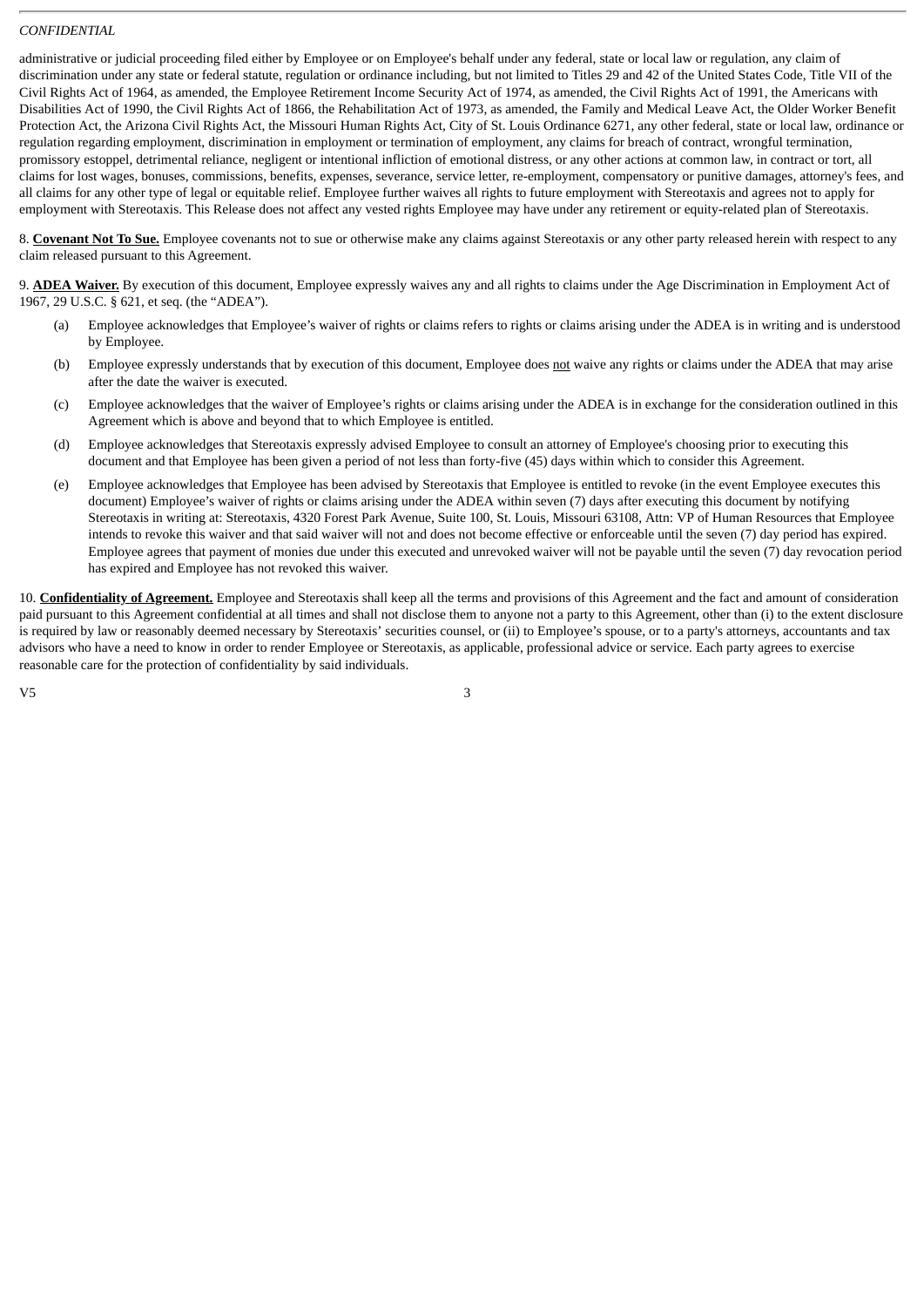11. **Surviving Obligations.** Employee shall not violate any surviving terms and conditions of the Employment Agreement, including without limitation his obligations in (a) through (d) below:

- (a) Employee shall not disclose or use confidential information of Employer required to be kept confidential under the Employment Agreement.
- (b) Employee shall notify prospective Employers of the surviving terms and conditions of the Employment Agreement.
- (c) Employee shall not violate any covenants of non-competition or non-solicitation throughout the Restricted Period.
- (d) Neither party shall disparage the other or make or solicit any comments, statements, or the like to the media or to any third party that may be considered to be derogatory or detrimental to the good name and/or business reputation of the other, including in the case of the Employer, its directors, officers, employees, agents, representatives and customers.

12. **Return of Materials.** Employee agrees to promptly return to Stereotaxis any and all electronic media files, company keys, credit cards, computers, equipment, documents, papers, records, notes, memoranda, plans, files, and other records containing information concerning Stereotaxis or its employees, customers, or operations, and any other information or materials required to be returned pursuant to the Employment Agreement. Employee may retain his laptop computer supplied by the Company, provided he shall bring it to the Company's office in Arizona on or before December 31, 2009 in order that all Company data may be removed from the computer by the Company.

## 13. **Construction.**

(a) Nothing contained in this Agreement will be construed to require the commission of any act contrary to law or to be contrary to law, and whenever there is any conflict between any provision of this Agreement and any present or future statute, law, government regulation or ordinance contrary to which the Parties have no legal right to contract, the latter will prevail, but in such event the provisions of this Agreement affected will be curtailed and restricted only to the extent necessary to bring them within legal requirements.

(b) The existence and execution of this Agreement will not be considered, and will not be admissible in any proceeding, as an admission by Stereotaxis or anyone released hereby, of any liability, error, violation or omission.

(c) This Agreement will be governed by, and construed and interpreted according to, the laws of the State of Missouri and whenever possible, each provision herein will be interpreted in such manner as to be effective or valid under applicable law.

14. **Entire Agreement.** This Agreement constitutes the entire agreement between the Parties, superseding all prior written and oral agreements or understandings between them, with the exception of any terms and conditions of the Employment Agreement that survive its termination. This Agreement may not be modified, altered or changed except by written agreement signed by the Parties hereto.

15. **Acknowledgement.** Employee acknowledges that the only consideration for Employee signing this Agreement are the terms stated above and that no other promise, agreement, statement or representation of any kind has been made to Employee by any person or entity to cause Employee to sign this Agreement, and that Employee a) has read this Agreement, b) has had a reasonable amount of time to consider its terms, c) is competent to execute this Agreement, d) has had an adequate opportunity to discuss this Agreement with an attorney and has done so or has voluntarily elected not to do so, d) fully understands the meaning and intent of this Agreement, and e) is voluntarily executing it of Employee's own free will.

 $V5$  and  $4$